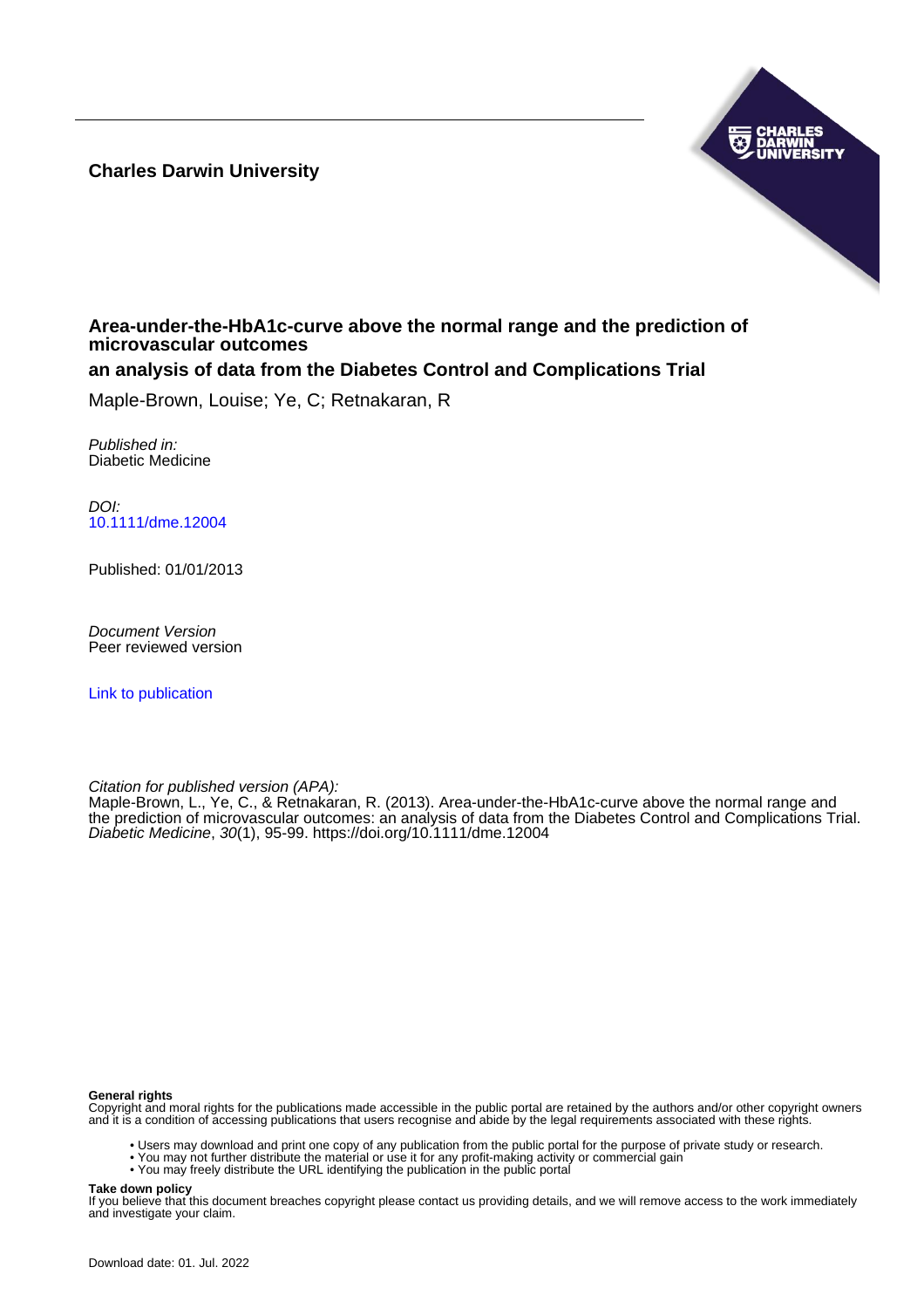"This is the peer reviewed version of the following article: Maple-Brown, L. J., Ye, C. and Retnakaran, R. (2013), Area-under-the-HbA1c-curve above the normal range and the prediction of microvascular outcomes: an analysis of data from the Diabetes Control and Complications Trial. Diabetic Medicine, 30: 95–99. doi:10.1111/dme.12004, which has been published in final form at https://doi.org/10.1111/dme.12004. This article may be used for non-commercial purposes in accordance with Wiley Terms and Conditions for Self-Archiving."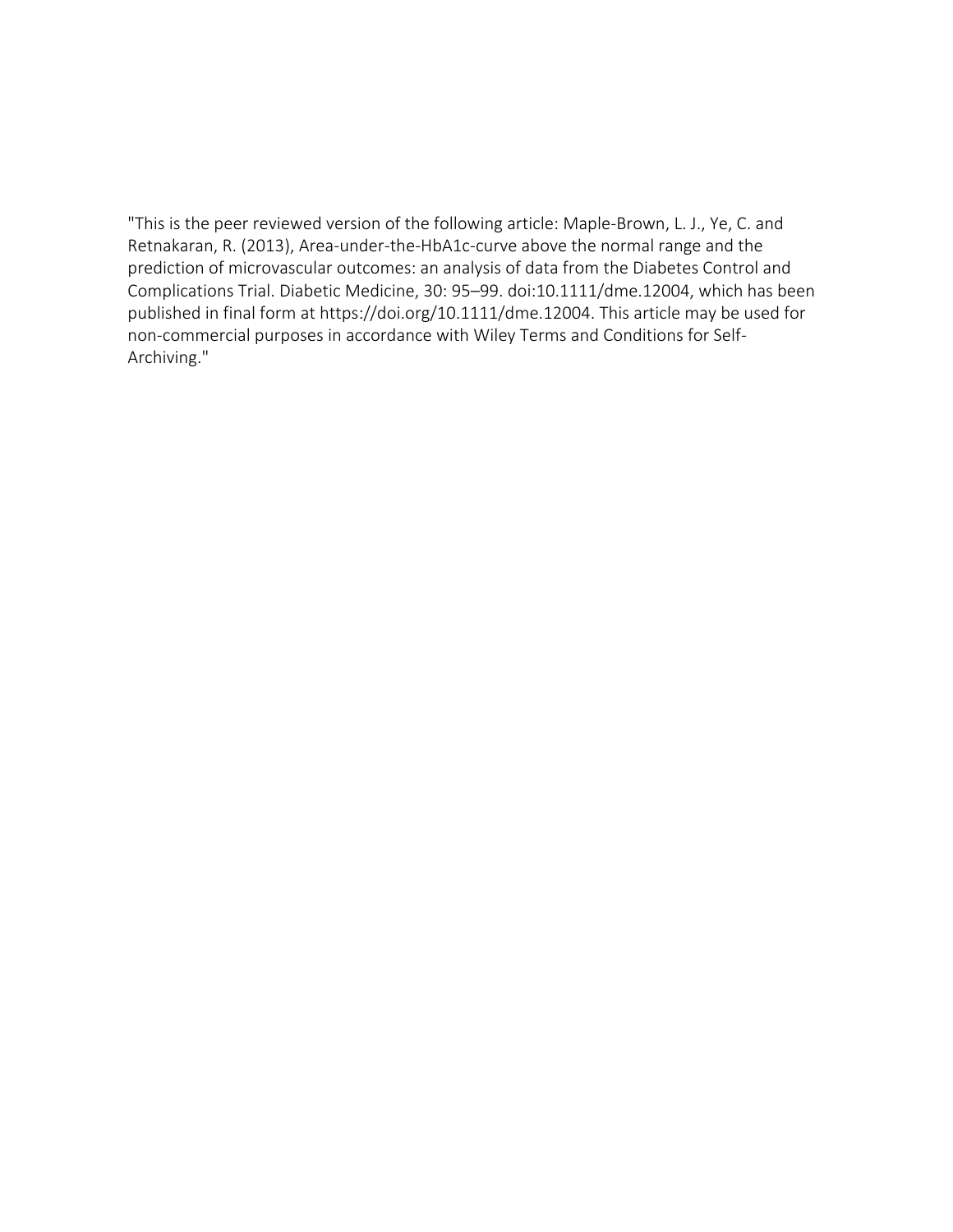Received Date : 25-Apr-2012 Revised Date : 23-Jul-2012 Accepted Date : 28-Aug-2012 Article type : Short Report

# **Technical Editor DRH**

**Short Report: Complications** 

Area-under-the-HbA<sub>1c</sub>-curve above the normal range and the prediction of **microvascular outcomes: an analysis of data from the Diabetes Control and Complications Trial** 

L. J. Maple-Brown<sup>1,2,3</sup>, C. Ye<sup>1</sup> and R. Retnakaran<sup>1,4</sup>

<sup>1</sup>Leadership Sinai Centre for Diabetes, Mount Sinai Hospital, Toronto, ON, Canada, <sup>2</sup>Menzies School of Health Research, Charles Darwin University, <sup>3</sup>Division of Medicine, Royal Darwin Hospital, Darwin, NT, Australia and <sup>4</sup>Division of Endocrinology, University of Toronto, Toronto, ON, Canada

*Correspondence to*: Ravi Retnakaran. E-mail: rretnakaran@mtsinai.on.ca

**Running head:** Area-under-the-HbA<sub>1c</sub>-curve in the DCCT • *L. J. Maple-Brown et al.* 

This article has been accepted for publication and undergone full peer review but has not been through the copyediting, typesetting, pagination and proofreading process, which may lead to differences between this version and the Version of Record. Please cite this article as doi: 10.1111/dme.12004 © 2012 The Authors. Diabetic Medicine © 2012 Diabetes UK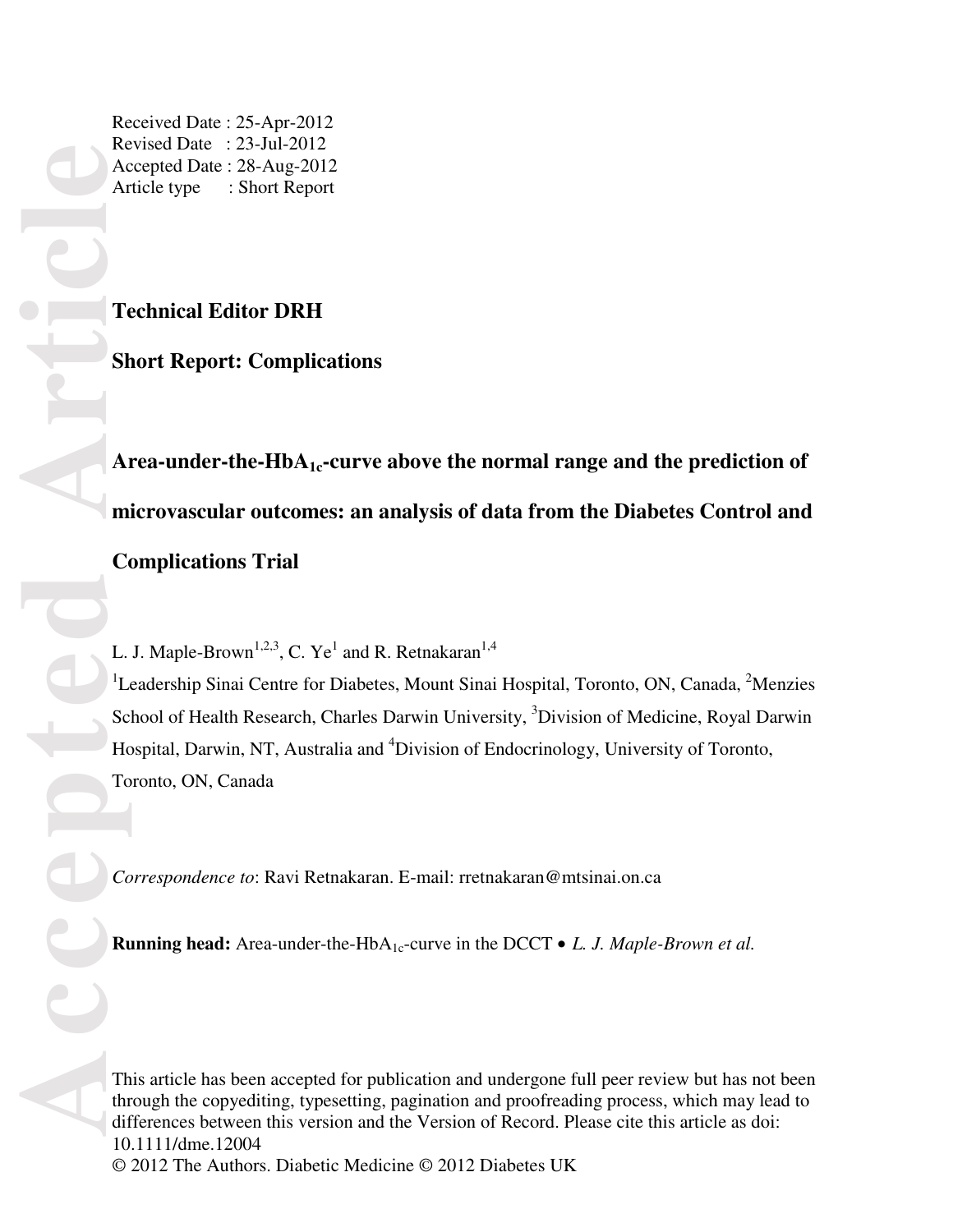## **Abstract**

Aims In the Diabetes Control and Complications Trial, mean updated HbA<sub>1c</sub> accounted for most of the differential risk of microvascular complications between intensive and conventional insulin therapy. We hypothesized, however, that a more precise measure of chronic hyperglycaemic exposure may be the incremental area-under-the-Hb $A_{1c}$ -curve above the Diabetes Control and Complications Trial-standardized normal range for  $HbA_{1c}$  $(iAUC<sub>HbA1c>norm</sub>).$ 

**Methods** Using the Principal Diabetes Control and Complications Trial data set, we compared the following three measures of chronic glycaemic exposure for their capacity to predict retinopathy, nephropathy and neuropathy during the Diabetes Control and Complications Trial: mean updated HbA<sub>1c</sub>, iAUC<sub>HbA1c>norm</sub>, and total area-under-the-HbA<sub>1c</sub>-curve (tAUC<sub>HbA1c</sub>). For each outcome, models using each of these three glycaemic measures were compared in the following three ways: hazard or odds ratio,  $\chi^2$  statistic, and Akaike information criterion.

**Results** The three glycaemic measures did not differ in their prediction of neuropathy. iAUC<sub>HbA1c>norm</sub> was modestly superior to mean updated HbA<sub>1c</sub> for predicting nephropathy ( $\chi^2$ )  $P = 0.017$ , Akaike  $P = 0.032$ ). In contrast, for predicting retinopathy, both iAUC<sub>HbA1c>norm</sub> ( $\chi^2$ *P* = 0.0005, Akaike *P* = 0.0005) and tAUC<sub>HbA1c</sub> ( $\chi^2$  *P* = 0.004, Akaike *P* = 0.0004) were significantly better than mean updated  $HbA_{1c}$ . Varying its  $HbA_{1c}$  threshold incrementally between 37 and 53 mmol/mol (5.5–7.0%), inclusive, did not improve the prediction of retinopathy by  $iAUC<sub>HbA1c>threshold}</sub>$  beyond that of  $tAUC<sub>HbA1c</sub>$ , consistent with the concept of a continuous relationship between glycaemia and retinopathy, with no glycaemic threshold.

Conclusions Both iAUC<sub>HbA1c</sub>>norm and tAUC<sub>HbA1c</sub> were superior to mean updated HbA<sub>1c</sub> for predicting retinopathy. Optimal assessment of chronic glycaemic exposure as a determinant of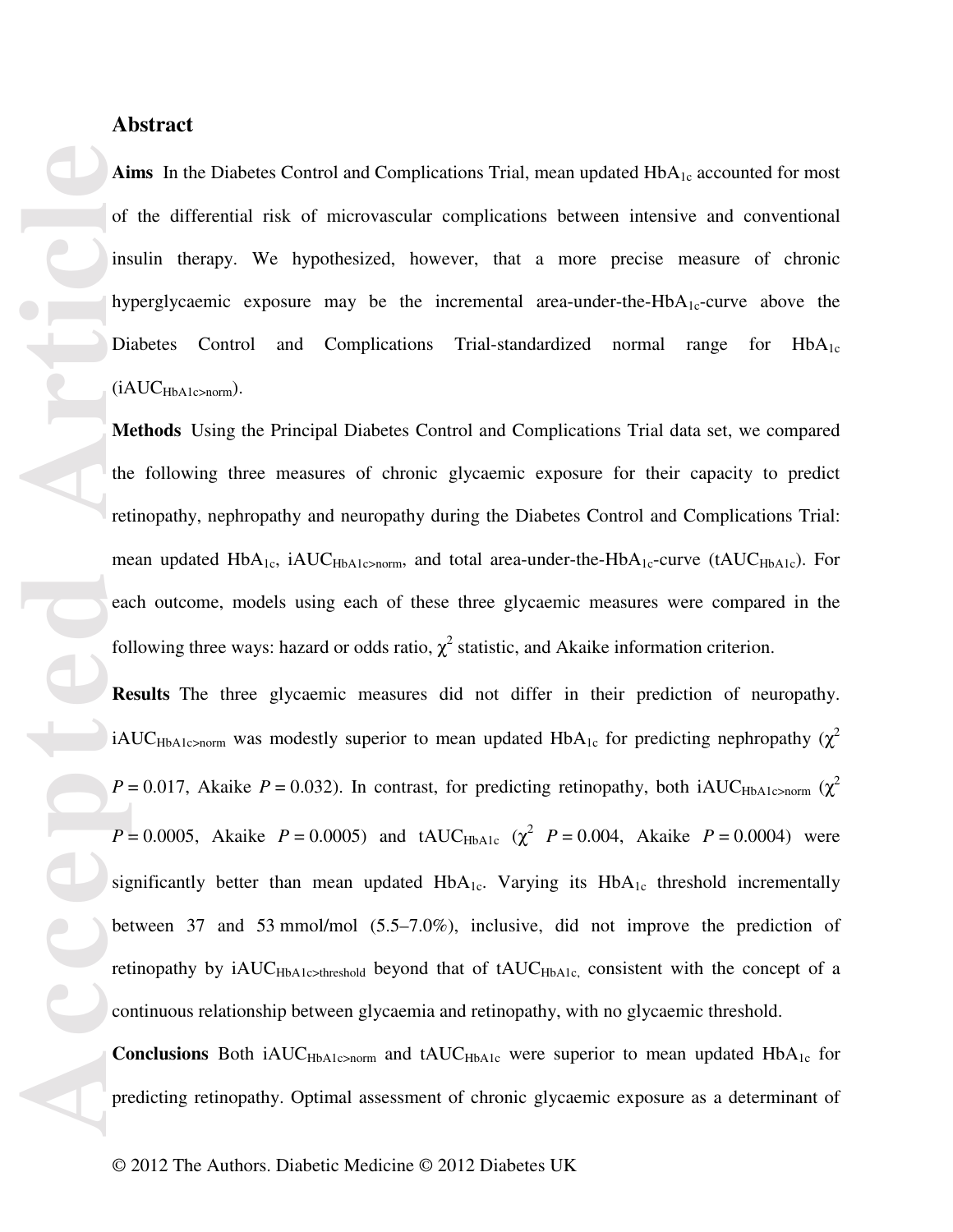incremental area-under-the-Hb $A_{1c}$ -curve above the normal range for the DCCT-standardized  $HbA_{1c}$  assay; tAUC<sub>HbA1c</sub>, total area-under-the-HbA<sub>1c</sub>-curve; DCCT, Diabetes Control and Complications Trial; IFCC, International Federation of Clinical Chemistry and Laboratory Medicine

# **Introduction**

**Accepted Article** The Diabetes Control and Complications Trial (DCCT) study group reported that intensive insulin therapy can reduce the development and progression of retinopathy, nephropathy and neuropathy in Type 1 diabetes, with glycaemic exposure (as determined by mean updated  $HbA_{1c}$ ) explaining virtually all of the difference in risk of these complications between the intensive and conventional therapy groups [1–3]. These data highlight the central importance of chronic exposure to hyperglycaemia as a determinant of microvascular complications in patients with Type 1 diabetes. Although assessed by the mean updated  $HbA_{1c}$  in the DCCT, we hypothesized that a more precise measure of chronic hyperglycaemic exposure would be the incremental area-under-the-Hb $A_{1c}$ -curve above the DCCT-standardized normal range for  $HbA_{1c}$  (iAUC<sub>HbA1c>norm</sub>). Indeed, this measure provides a way of integrating both the degree of glycaemia and the time spent above the normoglycaemic range, and hence could capture the cumulative exposure to hyperglycaemia. As such, by reflecting the presumed key biologic risk determinant relevant to the development of microvascular complications, it may be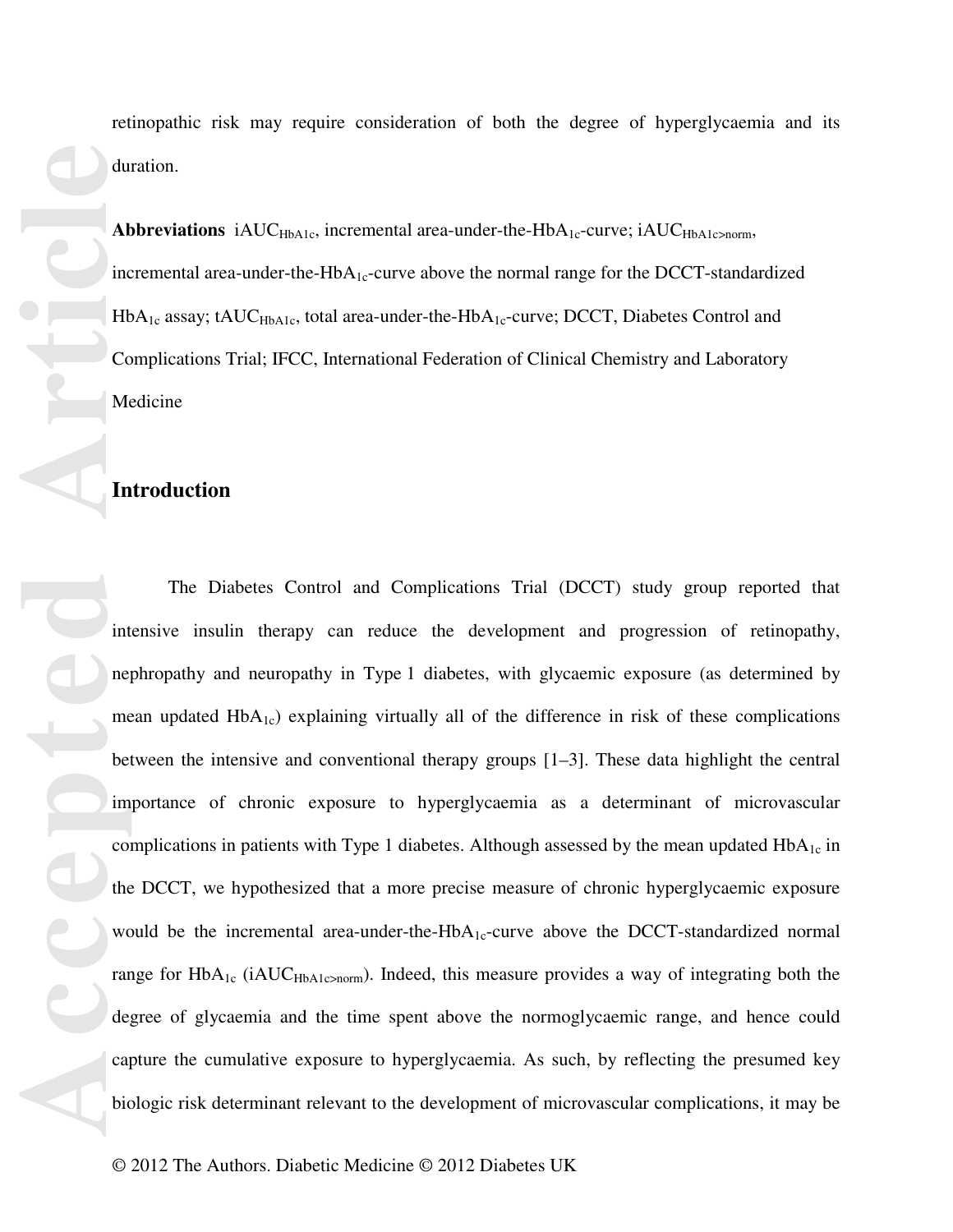a stronger predictor of these outcomes than mean updated  $HbA_{1c}$ . Thus, we sought to evaluate the predictive capacity of  $iAUC<sub>HbA1c>norm</sub>$ </sub> as a determinant of microvascular complications in the DCCT, as compared with mean updated  $HbA<sub>1c</sub>$ .

### **Methods**

The DCCT has been previously described in detail [4,5]. In brief, 1441 participants with Type 1 diabetes were randomized to intensive or conventional insulin therapy and followed for a mean 6.5 years, with quarterly measurement of  $HbA<sub>1c</sub>$  and regular assessment for microvascular complications. Using the publicly available Principal DCCT data set (National Technical Information Service, Alexandria, VA, USA), we evaluated the following three measures of chronic glycaemic exposure: mean updated HbA<sub>1c</sub>, mean iAUC<sub>HbA1c>norm</sub> and mean total areaunder-the-Hb $A_{1c}$ -curve (tAUC $_{HbA1c}$ ).

These measures were assessed because, while mean updated  $HbA_{1c}$  will reflect the actual mean value for  $HbA_{1c}$  over follow-up, it does not account for duration of time spent above a particular glycaemic threshold [such as the upper-limit-of-normal for the DCCT-standardized  $HbA_{1c}$  assay (IFCC 42 mmol/mol or DCCT 6.0%)]. In contrast, iAUC<sub>HbA1c>norm</sub> provides a measure of glycaemic exposure that incorporates not only the degree of glycaemia, but also the time spent above the normal range. To illustrate this difference, consider the hypothetical example of two patients with the following quarterly  $HbA_{1c}$  measurements: Patient A has measurements of 42 mmol/mol (6.0%), 42 mmol/mol, 42 mmol/mol and 42 mmol/mol, while patient B has measurements of 42 mmol/mol, 46 mmol/mol (6.4%), 38 mmol/mol (5.6%) and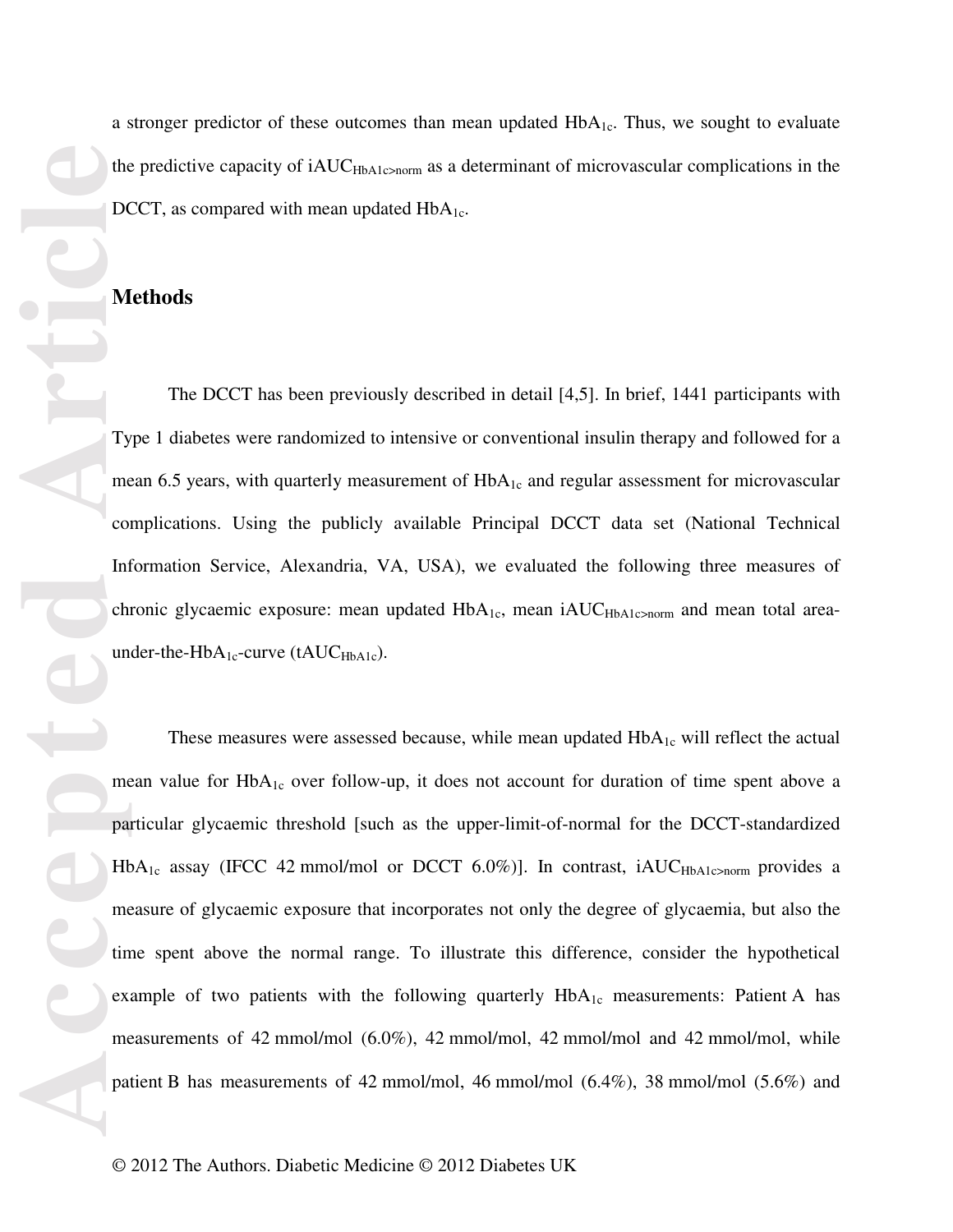42 mmol/mol. Mean updated  $HbA_{1c}$  will be the same for both patients, but only  $iAUC_{HbA1c>norm}$ will capture the fact that patient B spent time with  $HbA_{1c}$  over the normal range. Finally, we also assessed tAUC<sub>HbA1c</sub>, as it is similar to iAUC<sub>HbA1c</sub>>norm but does not assume that the upper-limitof-normal for the DCCT-standardized assay (IFCC 42 mmol/mol or DCCT 6.0%) is an absolute threshold below which glycaemic exposure does not contribute to microvascular risk.

Mean updated  $HbA_{1c}$  was calculated as the mean of all quarterly  $HbA_{1c}$  measures up to the visit under study, computed at 6-monthly intervals [3]. Mean AUC<sub>HbA1c</sub> was calculated by trapezoidal rule as a mean of the number of visits under study. For example, AUC<sub>HbA1c</sub> at year 3 (12 visits) was calculated as:

 $0.5 \times [H_0 + (2 \times H_1) + (2 \times H_2) + (2 \times H_3) + (2 \times H_4) + (2 \times H_5) + (2 \times H_6) + (2 \times H_7) + (2 \times H_9)$  $H_8$  + (2 × H<sub>9</sub>) + (2 × H<sub>10</sub>) + (2 × H<sub>11</sub>) + H<sub>12</sub>]/12, where H<sub>0</sub> is baseline HbA<sub>1c</sub>, H<sub>1</sub> is firstquarterly visit  $HbA_{1c}$ ,  $H_2$  is second-quarterly visit  $HbA_{1c}$ , etc. Calculations for each 6-monthly or annual interval included all preceding quarterly  $HbA_{1c}$  measurements since the start of the DCCT.

 For each measure of glycaemic exposure, we determined its predictive capacity for incidence of the following DCCT-defined [3] microvascular outcomes: persistent 3-step change in retinopathy, microalbuminuria and neuropathy. Retinopathy and nephropathy were analysed by time-dependent proportional hazards models and neuropathy by logistic regression model. For each outcome, models using each of the three  $HbA_{1c}$  measures were compared in three ways: hazard or odds ratio,  $\chi^2$  statistic, and Akaike information criterion (Table 1). For both the  $\chi^2$  and Akaike information criterion statistics, pairwise comparisons were conducted using bootstrap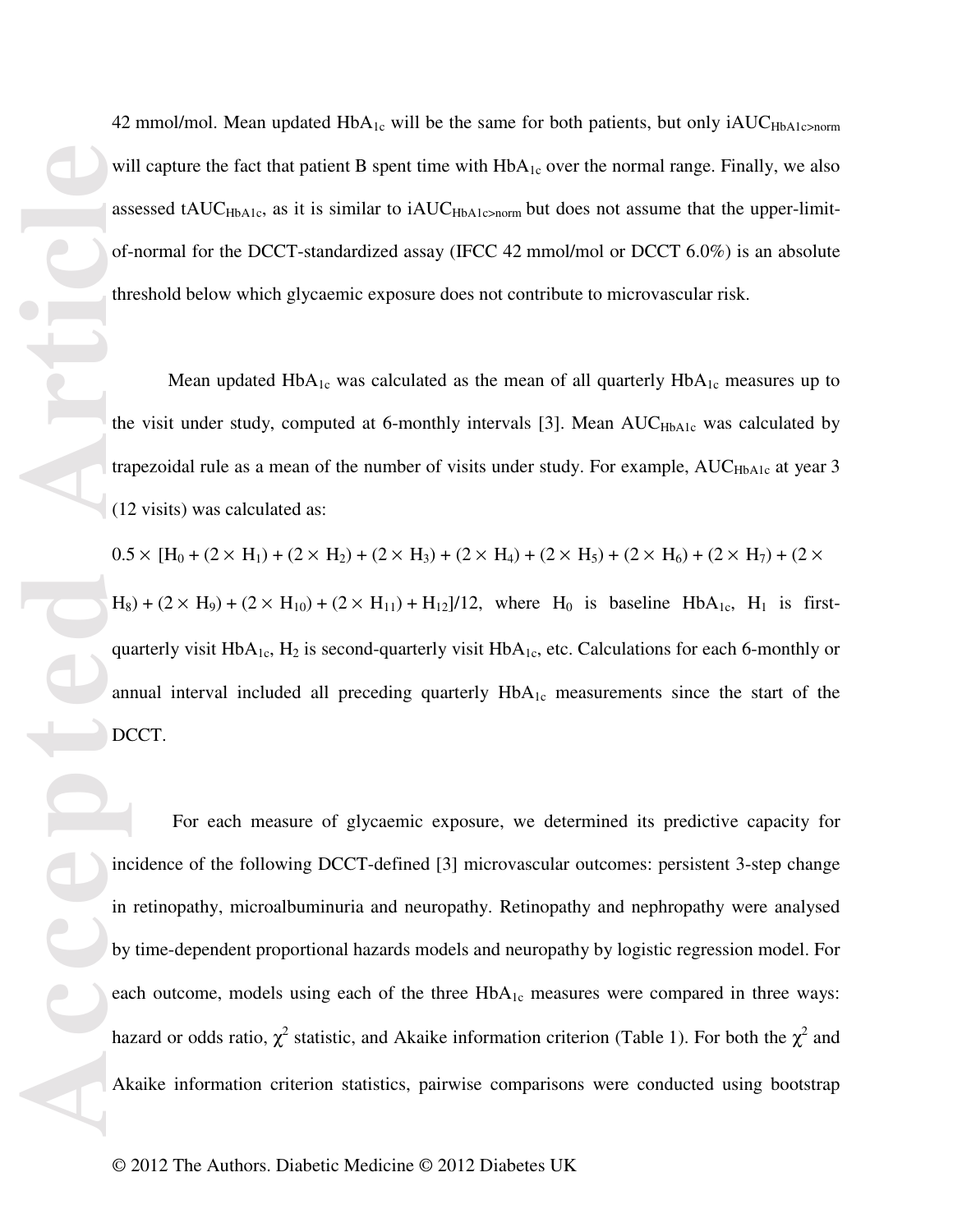pai<br>
for<br>
dis<br>
on<br> *P*<sub>-</sub><br>
bo gre<br>
pre<br>
dis<br>
on<br> *P*-<br>
bo gre<br>
(T<sub>i</sub> iA<br>
inf<br>
Co<br>
sig<br>
pre<br>
the up<br>
P<br>
P<br>  $\frac{1}{2}$ methods (2000 bootstrap samples were drawn from the original data set with replacement). The pairwise differences of the estimated  $\chi^2$  and Akaike information criterion statistics were obtained for each bootstrap sample. The bootstrap method made it possible to estimate the sampling distribution of the pairwise difference of the  $\chi^2$  or Akaike information criterion statistic. Based on this non-parametric method, and the observed pairwise differences, we calculated bootstrap *P*-values to control type I error and determine the significance of pairwise differences. The bootstrap *P*-values were estimated by the proportion of those bootstrapped  $\chi^2$  or Akaike values at greater than or equal to the observed pairwise difference from the original data.

Models for the prediction of retinopathy were repeated at different  $HbA_{1c}$  thresholds between 37 and 53 mmol/mol (5.5–7.0%) for comparison of iAUC<sub>HbA1c>threshold</sub> vs. tAUC<sub>HbA1c</sub> (Table 2). The purpose of this analysis was to see if there was a particular  $HbA_{1c}$  threshold where iAUC<sub>HbA1c>threshold</sub> was superior to tAUC<sub>HbA1c</sub> for predicting retinopathy by both  $\chi^2$  and Akaike information criterion. All statistical analyses were performed using Stata 10.0 (StataCorp., College Station, TX, USA) and SAS 9.2 (SSA Institute, Cary, NC, USA).

### **Results**

All three  $HbA_{1c}$  measures (mean updated  $HbA_{1c}$ , tAUC<sub>HbA1c</sub>, iAUC<sub>HbA1c>norm</sub>) were significantly associated with each microvascular outcome (Table 1). However, their comparative predictive capacities differed for each complication. While the three measures did not differ in their prediction of neuropathy, iAUC<sub>HbA1c>norm</sub> (but not tAUC<sub>HbA1c</sub>) was superior to mean updated HbA<sub>1c</sub> for prediction of nephropathy ( $\chi^2$  bootstrap *P* = 0.017, Akaike bootstrap  $P = 0.032$ ). In contrast, both iAUC<sub>HbA1c>norm</sub> ( $\chi^2$  bootstrap  $P = 0.0005$ , Akaike bootstrap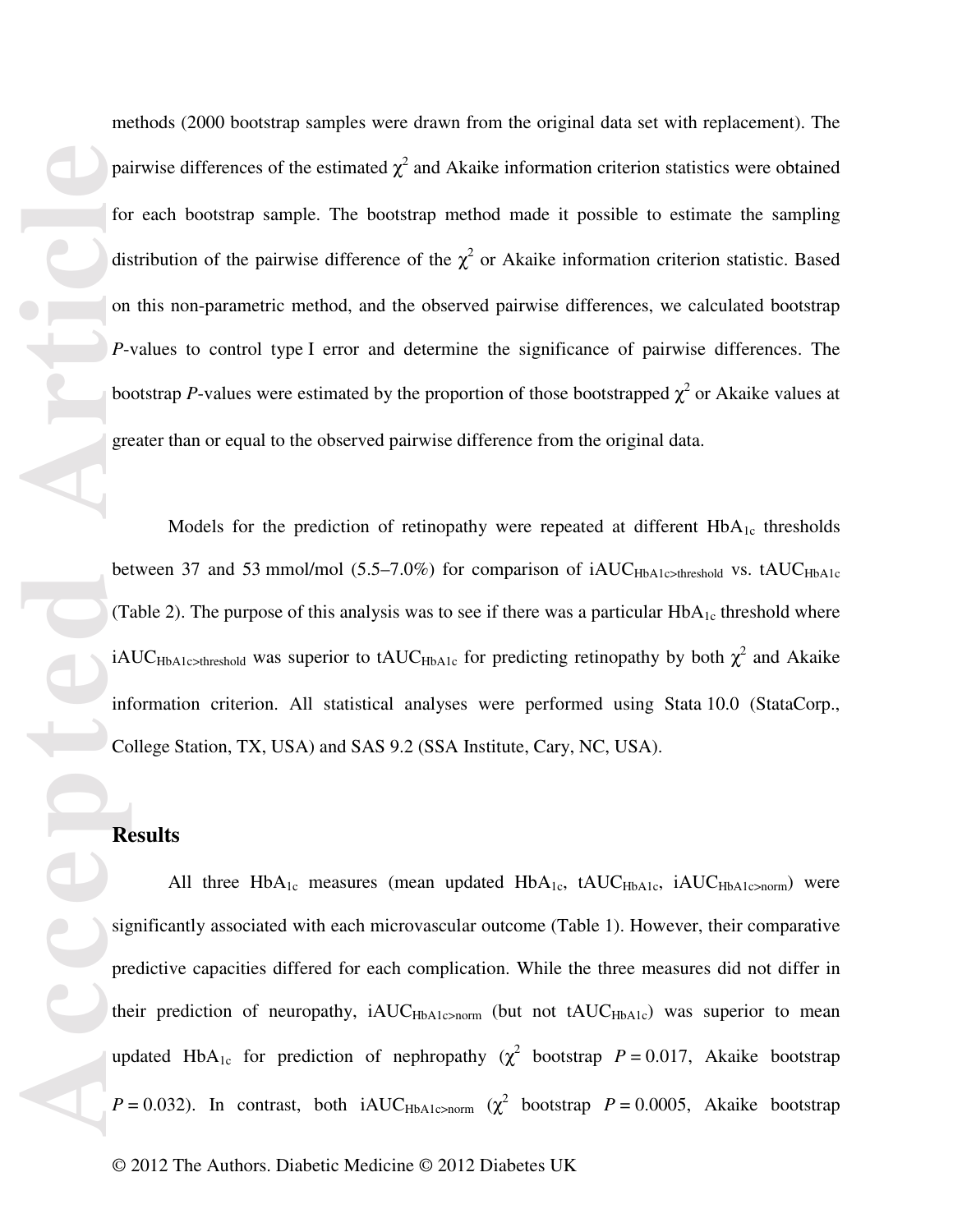**Accepted Accepted Article**<br> **Accepted Accepted Article**<br> **Accepted Articles**<br> **Articles**<br> **Articles**<br> **Articles**<br> **Articles**<br> **Articles**<br> **Articles**<br> **Articles**<br> **Articles**<br> **Articles**<br> **Articles**<br> **Articles**<br>

 $P = 0.0005$ ) and tAUC<sub>HbA1c</sub> ( $\chi^2$  bootstrap  $P = 0.004$ , Akaike bootstrap  $P = 0.0004$ ) were superior to mean updated HbA<sub>1c</sub> for the prediction of retinopathy, with no significant difference between iAUC<sub>HbA1c>norm</sub> and tAUC<sub>HbA1c</sub>. Varying its HbA<sub>1c</sub> threshold above or below 42 mmol/mol (6.0%) from 37–53 mmol/mol (5.5–7.0%) did not improve the prediction of retinopathy by iAUC<sub>HbA1c>threshold</sub> beyond that of tAUC<sub>HbA1c</sub> (Table 2). Specifically, the  $\chi^2$  statistic did not reveal a significant difference between these two measures at any threshold, although the Akaike information criterion statistic found  $\text{tAUC}_{\text{HbA1c}}$  to be superior to  $\text{iAUC}_{\text{HbA1c} \rightarrow \text{threshold}}$  at  $\text{HbA}_{1c}$ thresholds > 48 mmol/mol (6.5%). Lastly, after adjustment for covariates (baseline HbA<sub>1c</sub>, age, gender, BMI, duration of diabetes, treatment group and baseline value of the outcome variable), both iAUC<sub>HbA1c</sub>>norm and tAUC<sub>HbA1c</sub> remained superior to mean updated  $HbA_{1c}$  for the prediction of retinopathy but not nephropathy or neuropathy (see also Supporting Information, Table S1).

# **Discussion**

In this analysis, all three  $HbA_{1c}$  indices yielded comparable hazard or odds ratios for the prediction of each microvascular outcome, and the overall benefits of the AUC<sub>HbA1c</sub> measures over mean updated  $HbA_{1c}$  were modest. Furthermore, it is recognized that neither the  $AUC<sub>HbA1c</sub>$ indices nor mean updated  $HbA_{1c}$  are practical measures for calculation in clinical practice. Instead, however, these indices are more relevant as research tools in clinical studies. Indeed, as shown in this analysis, AUC<sub>HbA1c</sub> measures can provide insight on the impact of glycaemic exposure on risk of microvascular complications and, potentially, the biology underlying these relationships. In this context, three key findings emerge from the current data.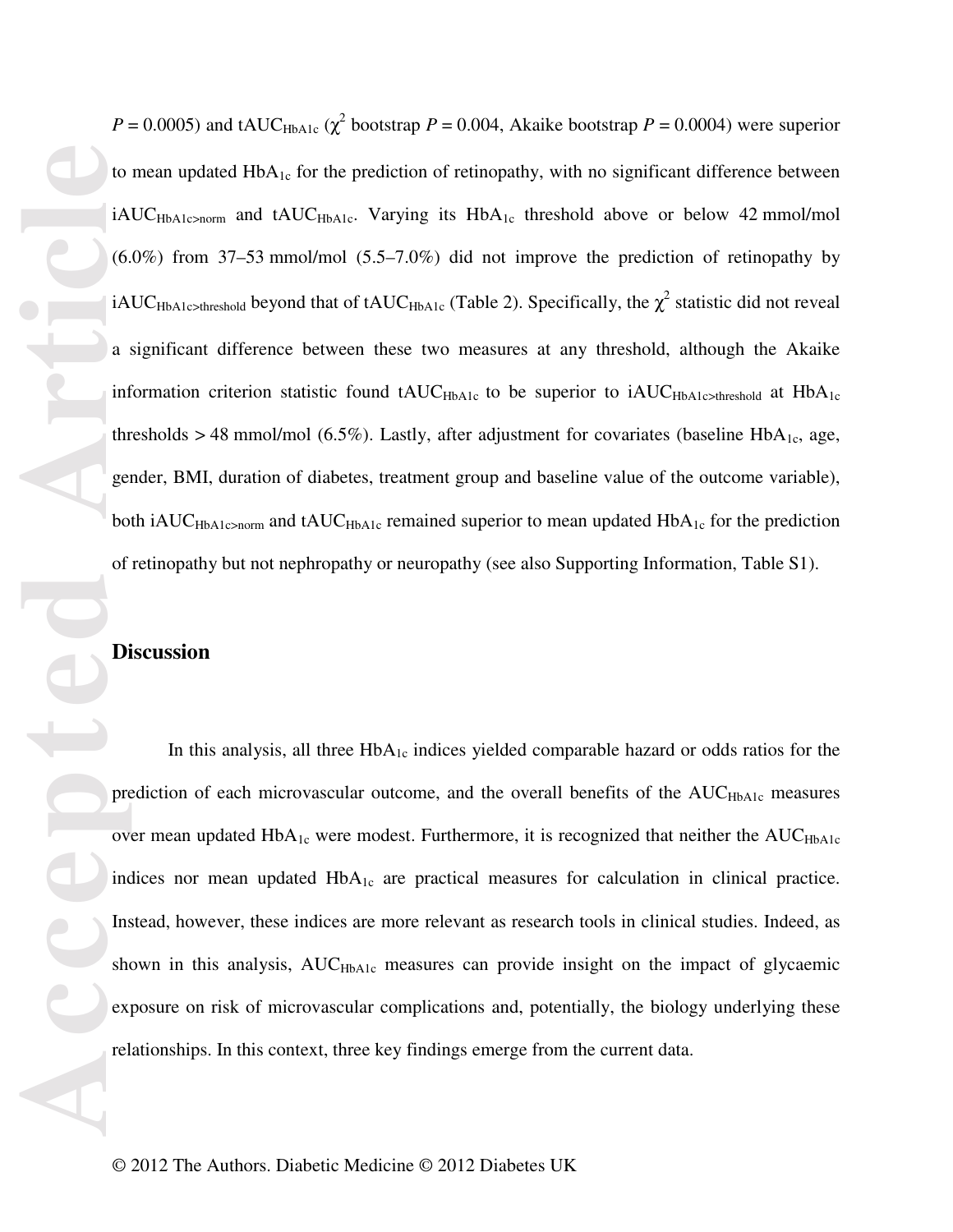Machine Contract Contract Contract Contract Contract Contract Contract Contract Contract Contract Contract Contract Contract Contract Contract Contract Contract Contract Contract Contract Contract Contract Contract Contrac First, the demonstration that both iAUC<sub>HbA1c</sub>>norm and tAUC<sub>HbA1c</sub> were superior to mean updated  $HbA_{1c}$  for the prediction of retinopathy supports the concept that optimal assessment of chronic glycaemic exposure as a determinant of microvascular risk may require consideration of both the degree of hyperglycaemia and its duration. Interestingly, Orchard and colleagues previously explored this general concept with their construct of  $A_1$ months, defined as the product of HbA1c above the normal range and months of exposure, as determined from biennial assessment in the Pittsburgh Epidemiology of Diabetes Complications study [6]. While they found that this measure was not a better predictor of microvascular complications than its components (duration and mean  $HbA_{1c}$ ), it should be noted that its calculation from biennial  $HbA_{1c}$  assessments would have rendered  $A_1$ months a less precise measure of chronic glycaemic exposure than the  $AUC<sub>HbA1c</sub>$  indices obtained from the more frequent  $HbA<sub>1c</sub>$  measurements in the DCCT. Thus, the  $AUC<sub>HbA1c</sub>$  measures in the current study may have been better able to demonstrate the predictive capacity of a cumulative glycaemic exposure variable that incorporates both duration and degree of glycaemia.

Secondly, it is noted that iAUC<sub>HbA1c</sub>>norm and tAUC<sub>HbA1c</sub> were both consistently superior to mean updated  $HbA<sub>1c</sub>$  for the prediction of retinopathy, but not nephropathy and neuropathy. This difference may relate to methodologic features (e.g. neuropathy was assessed only at 5 years, while retinopathy was assessed every 6 months) or limitations in the measurement of nephropathy and neuropathy outcomes, but also may reflect a comparatively greater influence of glycaemic exposure on risk of retinopathy, as compared with the other outcomes. Thirdly, we did not detect an HbA<sub>1c</sub> level above which iAUC<sub>HbA1c</sub> surpasses tAUC<sub>HbA1c</sub> for predicting retinopathy, consistent with the concept of a continuous relationship between glycaemia and retinopathy, with no glycaemic threshold [3].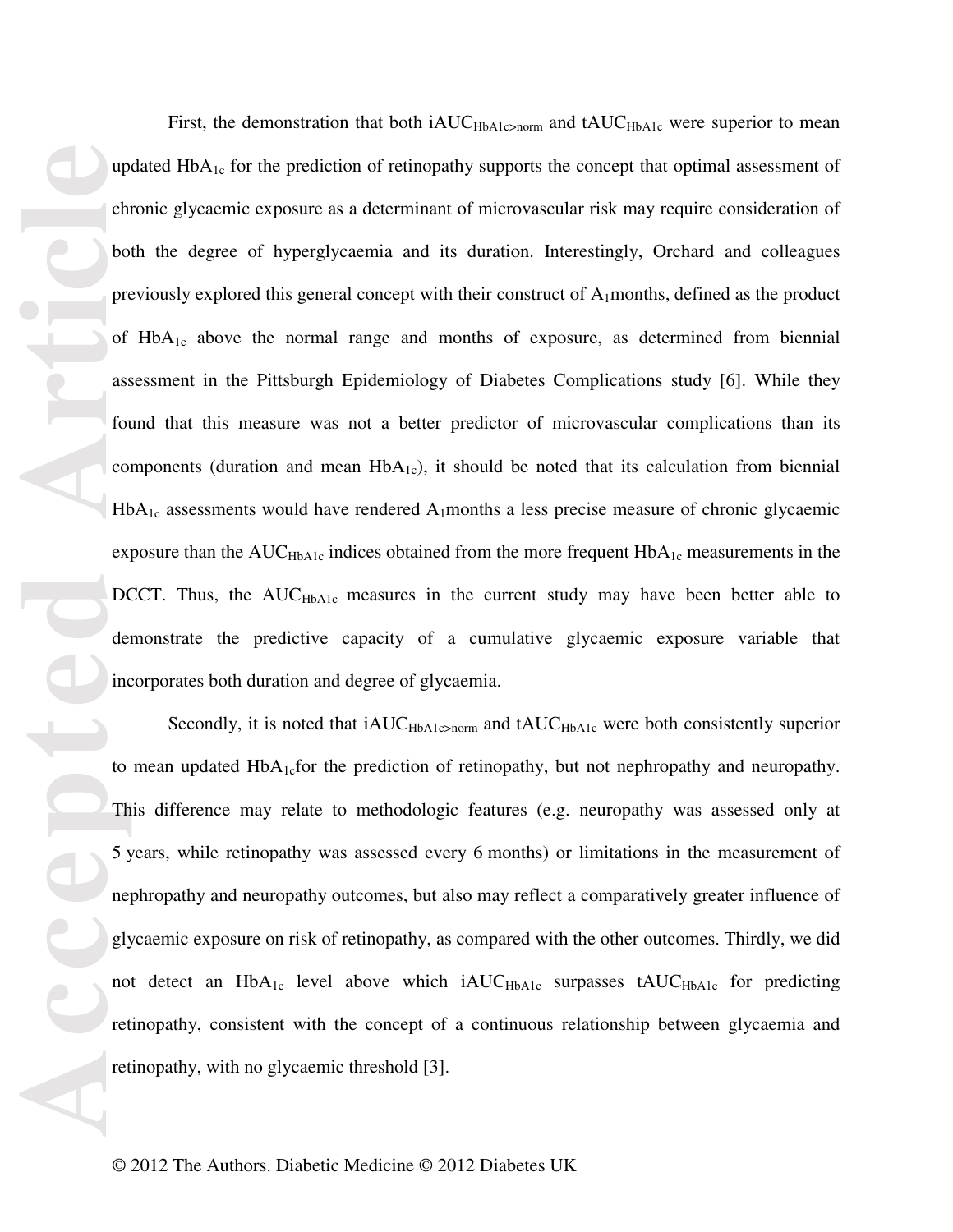Finally, it should be noted that, although non-glycaemic factors may also be relevant [7], the unmeasured effect of glycaemic exposure in the years prior to the DCCT may have limited the achievable predictive capacity of all three  $HbA_{1c}$ -based measures obtained during the trial. Thus, iAUC<sub>HbA1c</sub>>norm and tAUC<sub>HbA1c</sub> from the time of diagnosis ultimately warrant study for the evaluation of total cumulative glycaemic exposure as a determinant of microvascular risk in Type 1 diabetes.

# **Competing interests**

Nothing to declare.

### **Acknowledgements**

The authors thank Dr Bernard Zinman (University of Toronto and Leadership Sinai Centre for Diabetes, Toronto, Canada) for advice and helpful discussion. The authors thank DCCT Investigators and participants for their landmark contributions to the understanding of diabetes control and complications. LMB is supported by an Australian National Health and Medical Research Council Early Career Fellowship no. 605837. RR is supported by a Canadian Institutes of Health Research New Investigator award, Canadian Diabetes Association Clinician Scientist incentive funding, and an Ontario Ministry of Research and Innovation Early Researcher Award.

## **References**

1. DCCT Research Group. The effect of intensive treatment of diabetes on the development and progression of long-term complications in insulin-dependent diabetes mellitus. N Engl J Med 1993; **329:** 977–986.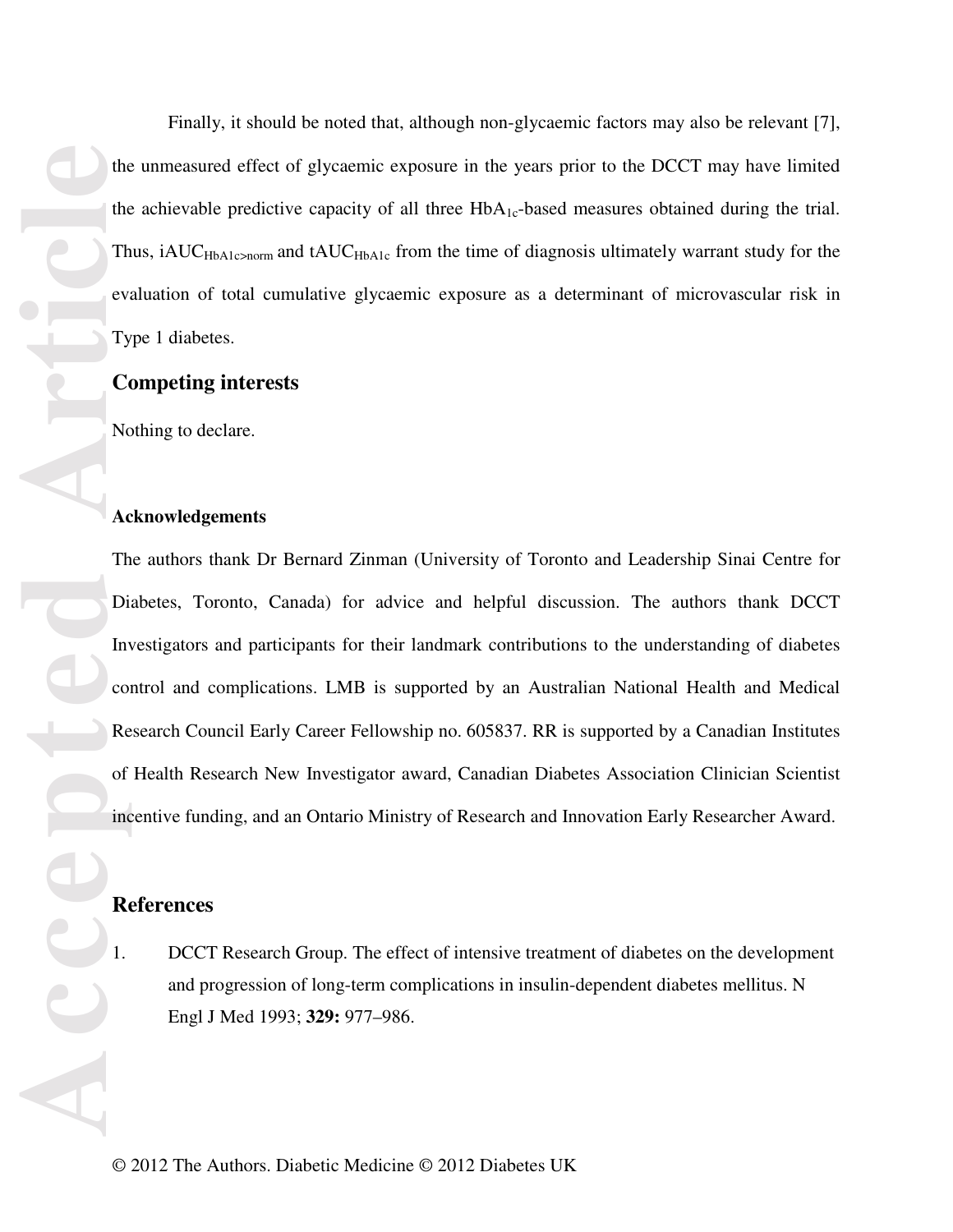- 2. Lachin JM, Genuth S, Nathan DM, Zinman B, Rutledge BN. Effect of glycemic exposure on the risk of microvascular complications in the Diabetes Control and Complications Trial—revisited. *Diabetes* 2008; **57:** 995–1001.
- 3. DCCT Research Group. The relationship of glycemic exposure (HbA1c) to the risk of development and progression of retinopathy in the Diabetes Control and Complications Trial. *Diabetes* 1995; **44:** 968–983.
- 4. DCCT Research Group. The Diabetes Control and Complications Trial (DCCT): Design and methodologic considerations for the feasibility phase. *Diabetes* 1986; **35:** 530–545.
- 5. DCCT Research Group. Diabetes Control and Complications Trial (DCCT). Update. *Diabetes Care* 1990; **13:** 427–433.
- 6. Orchard TJ, Forrest KY, Ellis D, Becker DJ. Cumulative glycemic exposure and microvascular complications in insulin-dependent diabetes mellitus. The glycemic threshold revisited. *Arch Intern Med* 1997; **157:** 1851–1856.
- 7. Hirsch IB, Brownlee M. Beyond hemoglobin A1c—need for additional markers of risk for diabetic microvascular complications. *J Am Med Assoc* 2010; **303:** 2291–2292.

# **Supporting Information**

Additional Supporting Information may be found in the online version of this article;

**Table S1.** Comparative performance of each measure of glycaemic exposure for the prediction of microvascular outcomes, adjusted for baseline HbA1c, age, gender, BMI, duration of diabetes, treatment group and baseline value of the outcome variable.

**Accepted Accepted Article Accepted Accepted Accepted Accepted Accepted Accepted Accepted Accepted Accepted Accepted Accepted Accepted Accepted Accepted Accepted Accepted Accepted Ac** Please note: Wiley-Blackwell are not responsible for the content or functionality of any supporting materials supplied by the authors. Any queries (other than for missing material) should be directed to the corresponding author for the article.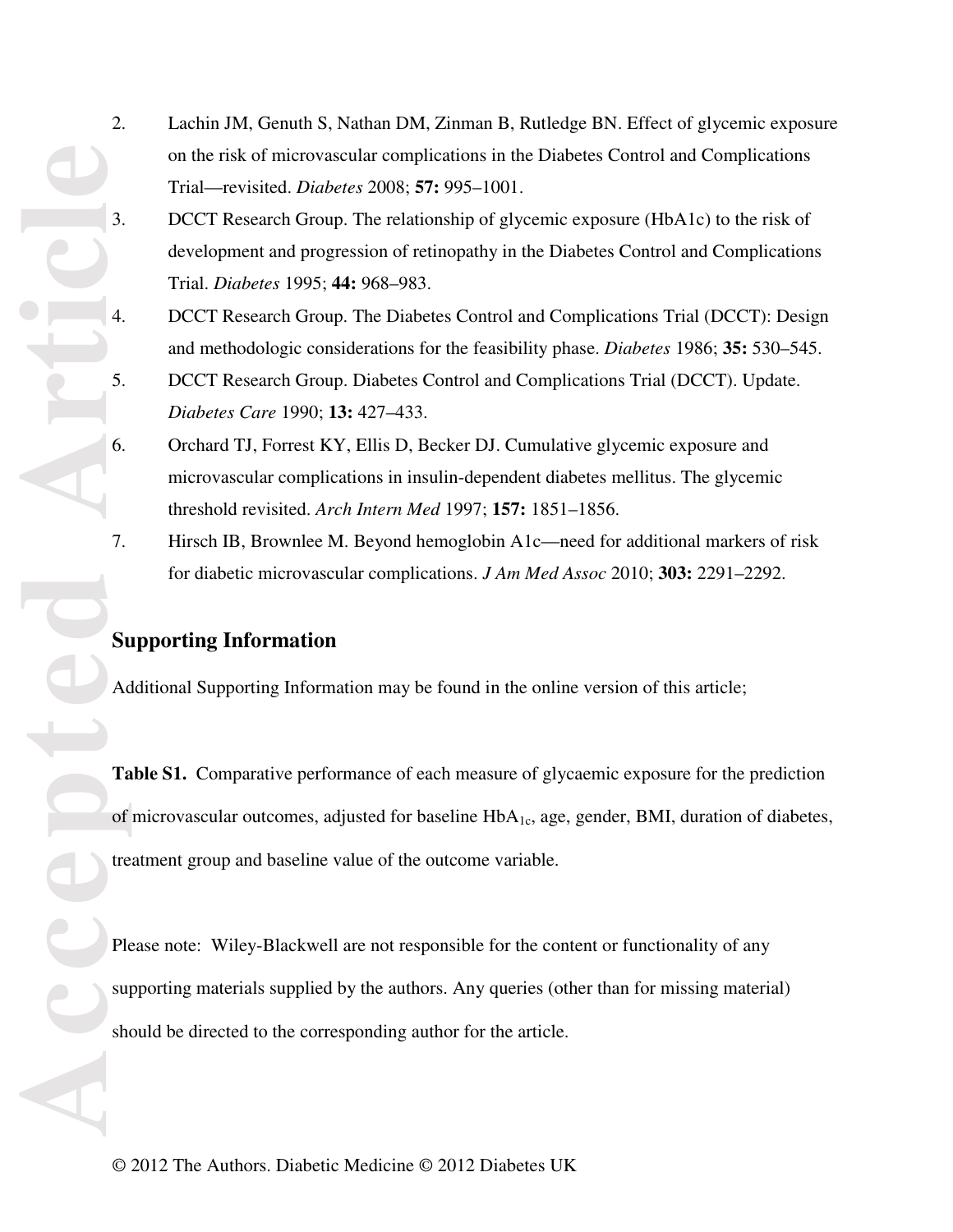|                                         |                                | tAUC <sub>HbA1c</sub> |                             | $P$ -values for pairwise comparisons §                  |                                                               |                                                                 |
|-----------------------------------------|--------------------------------|-----------------------|-----------------------------|---------------------------------------------------------|---------------------------------------------------------------|-----------------------------------------------------------------|
|                                         | Mean updated HbA <sub>1c</sub> |                       | iAUC <sub>HbA1c</sub> >norm | Mean updated<br>$HbA_{1c}$ vs.<br>tAUC <sub>HbA1c</sub> | Mean updated<br>$HbA_{1c}$ vs.<br>iAUC <sub>HbA1c</sub> >norm | $\text{tAUC}_{\text{HbA1c}}$ vs.<br>iAUC <sub>HbA1c</sub> >norm |
| Retinopathy <sup>*</sup> ( $n = 1440$ ) |                                |                       |                             |                                                         |                                                               |                                                                 |
| Hazard ratio (95% CI)                   | $1.64(1.52-1.77)$              | $1.69(1.57-1.83)$     | $1.68(1.56-1.82)$           | N/A                                                     | N/A                                                           | N/A                                                             |
| $\chi^2$ <sup>+</sup>                   | 161.65                         | 174.54                | 171.71                      | 0.004                                                   | 0.0005                                                        | 0.170                                                           |
| Akaike information criterion#           | 2847.83                        | 2837.39               | 2839.22                     | 0.004                                                   | 0.0005                                                        | 0.264                                                           |
| Nephropathy* $(n = 1365)$               |                                |                       |                             |                                                         |                                                               |                                                                 |
| Hazard ratio (95% CI)                   | $1.31(1.22 - 1.41)$            | $1.33(1.23 - 1.43)$   | $1.33(1.23 - 1.44)$         | $\rm N/A$                                               | N/A                                                           | N/A                                                             |
| $\chi^2$ †                              | 50.18                          | 52.18                 | 53.21                       | 0.068                                                   | 0.017                                                         | 0.039                                                           |
| Akaike information criterion#           | 3517.83                        | 3516.15               | 3515.45                     | 0.076                                                   | 0.032                                                         | 0.077                                                           |
| Neuropathy* $(n = 1161)$                |                                |                       |                             |                                                         |                                                               |                                                                 |
| Odds ratio (95% CI)                     | $1.53(1.34-1.74)$              | $1.53(1.35-1.75)$     | $1.54(1.35-1.75)$           | $\rm N/A$                                               | N/A                                                           | N/A                                                             |
| $\chi^2$ †                              | 41.91                          | 42.05                 | 42.17                       | 0.368                                                   | 0.328                                                         | 0.256                                                           |
| Akaike information criterion:           | 662.35                         | 662.26                | 662.31                      | 0.412                                                   | 0.474                                                         | 0.424                                                           |
|                                         |                                |                       |                             |                                                         |                                                               |                                                                 |